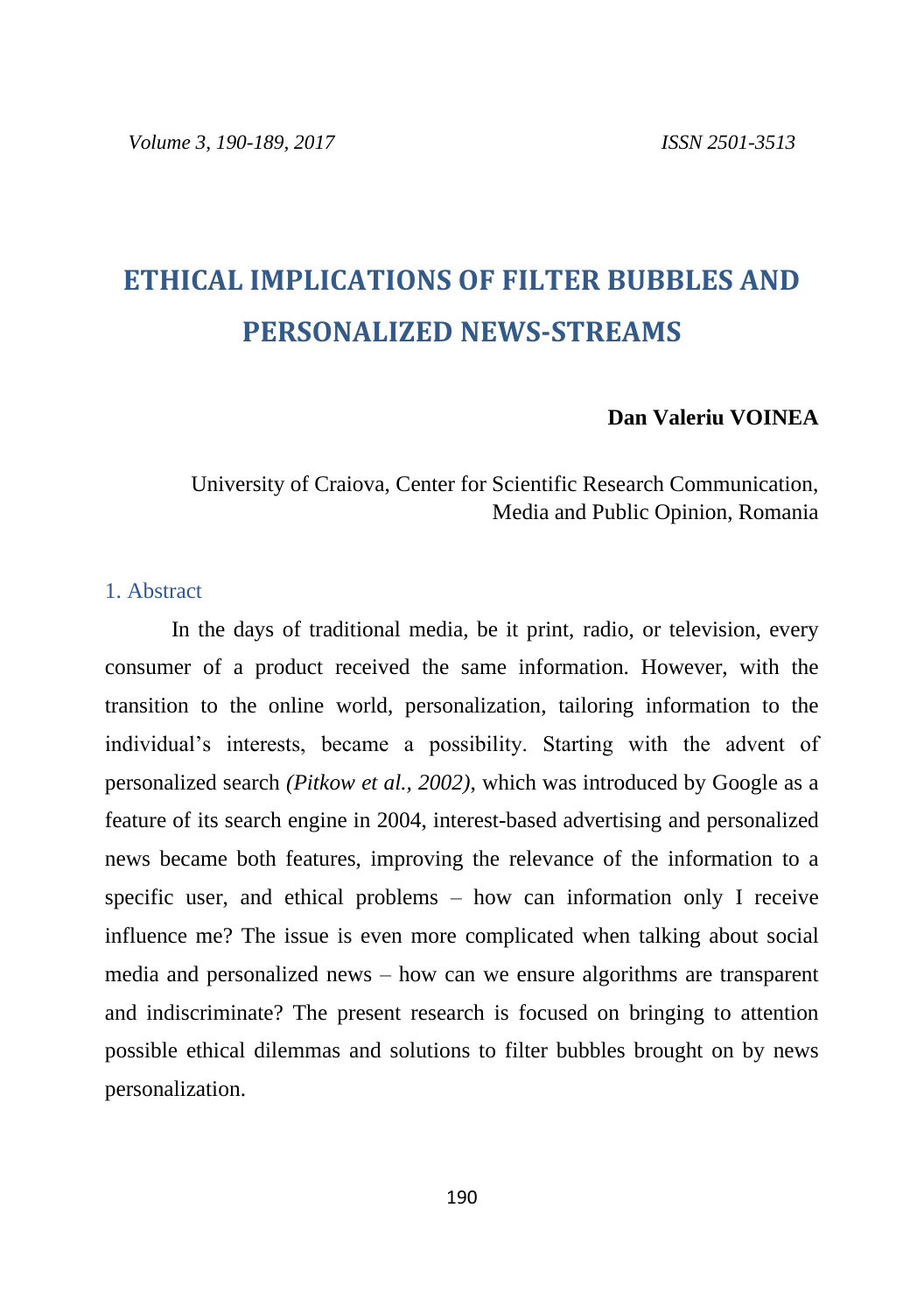#### 2. Keywords

filter bubbles, personalized news, information filtering, fake news, news algorithms, social media

### 3. Introduction

Even though discussions regarding the personalization of content served to consumers on the internet started in the late '90s, there were not many mainstream analyses into the ethical implications of such manipulation of content until the introduction of the term "filter bubble" by Eli Pariser. "*The filter bubble tends to dramatically amplify confirmation bias—in a way, it's designed to. Consuming information that conforms to our ideas of the world is easy and pleasurable; consuming information that challenges us to think in new ways or question our assumptions is frustrating and difficult.*" (Pariser, 2012, p. 51). The filter bubble is supposed to be a safe space, a way for us to avoid unfriendly thoughts and unpleasant facts. But by design, it does more to insulate us than it does to create a more open world. When a filter bubble is in place, we spend a lot of our waking hours navigating through information that doesn't challenge us and will never challenge us. All media and products (not just our own) are shaped by this process, and the more we learn about it, the more we learn that it's bad for consumers. "*The era of personalization is here, and it's upending many of our predictions about what the Internet would do*." (Pariser, 2012, p. 15), but to understand how personalized websites work, we first need a description of their fundamentals.

"*Nearly all major websites, from Google to The New York Times, use at least some personalization to drive the content displayed for a particular user, and what is deemed "relevant" to one visitor may not appear at all for another*" (Valentine & Wukovitz, 2013, p. 27). This exposes the biases that can come with implementing good social science into online services. This has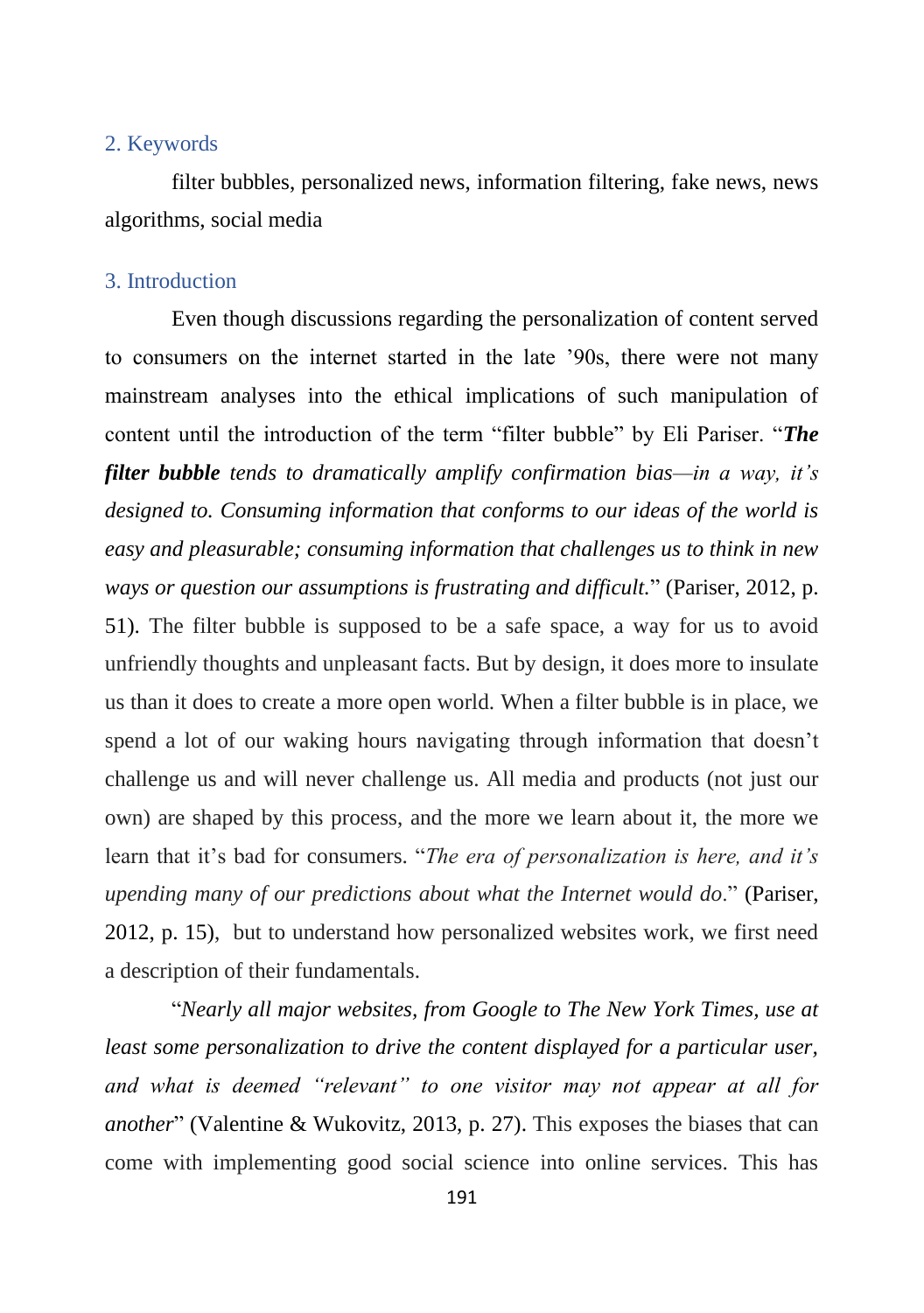serious implications for our democracies. It is reasonable to believe that Facebook and Google are in the best position to improve their services by knowing their users better and curating a more relevant online experience for them. But it is not clear that they are capable of doing this without the biases that come with them, and without feeling their biases when they do. If users trust these companies to improve their online experience based on the research that they're already engaged in, they are likely to be less likely to provide extra information, rather than better information.

This is an incredibly diverse, nonlinear world, full of layers upon layers of sites and services that we assumed to be separate and autonomous, but that are the visualizations of the complexity of our digital networks, fully interconnected. These layers are built by us and programmed through technology to address our preferences and interest, to serve content that is tailored just for us. The result of these layers is a dynamic, intuitive world of individual preferences, which operates according to complex rules, which may not be intuitive to consumers of information. They may not be intuitive to the designers who make them, or even to the programmers who build the algorithms that compile these rules in the age of machine learning, where the same algorithms may take decisions that we might not be able to explain: "*It is extremely difficult to reverse engineer a Neural Network. We have reached a point where even the creator of an algorithm does not understand it completely*" (Nielly, 2020). The classic curricula for software developers, creators of code and algorithms, often do not include ethics courses, and often "software embeds moral and cultural values and inevitably nudges society toward these values". (Narayanan & Vallor, 2014, p. 24)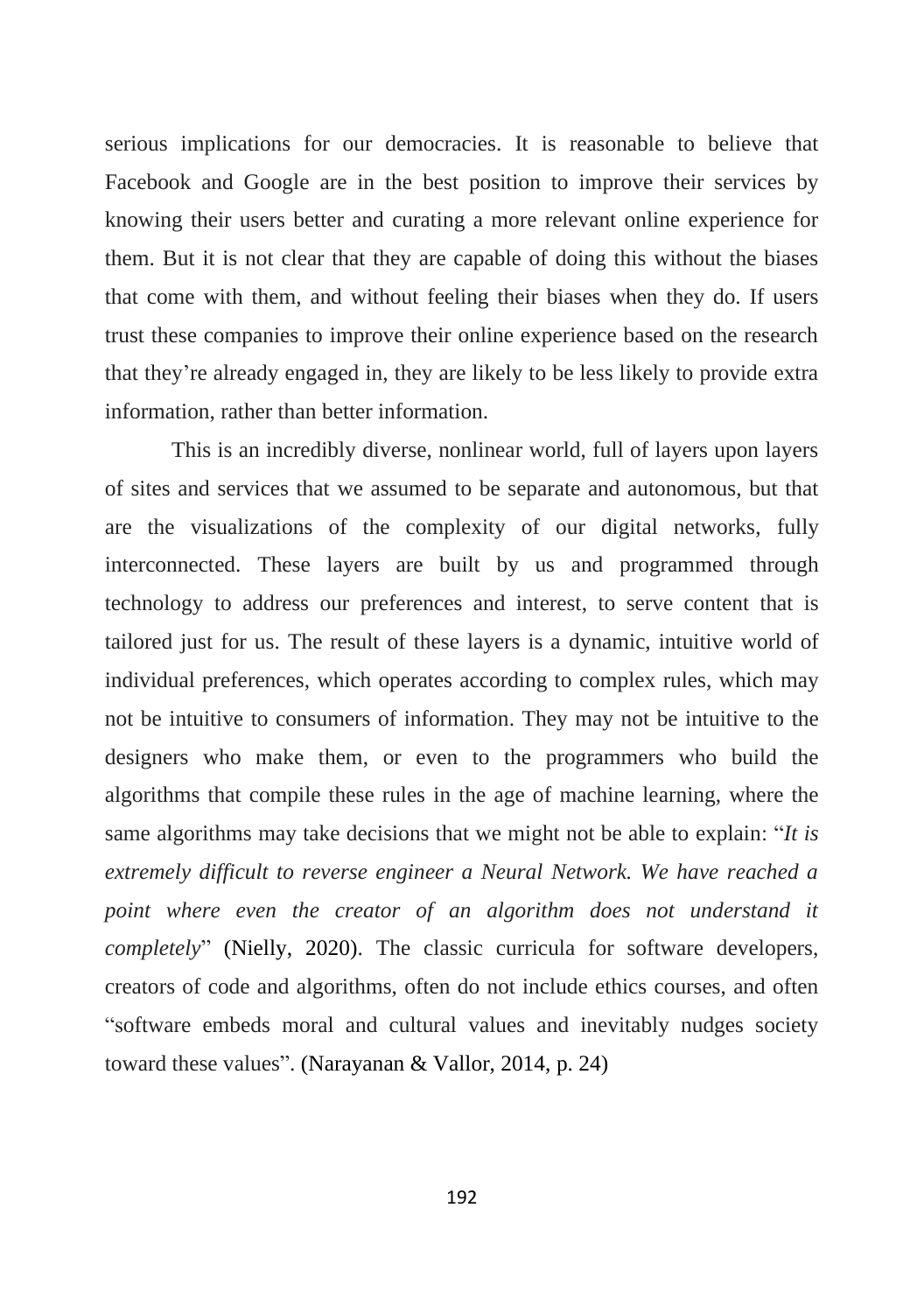### 4. The ethics of algorithm-personalized news streams

The constant usage of algorithmic personalization for any kind of interfaces, "*such as curated feeds in online news, raises new questions for designers, scholars, and critics of media*". (Kizilcec, 2016) What are their purpose and the role of the user in this technologized society? To what extent are they necessary, or do they limit our free imagination and call for weirder choices? And why are they ever-proliferating, especially at the time when television, social media, and other platforms are expected to be more grounded and involved in their users' lives? Algorithmic platforms in many cases are working to challenge the monopoly that traditional media used to hold over digital information. This raises the question of whether human interests trump information interests in the process of shaping information curation and even production, which would in turn have implications for the use of algorithmic information in the digital information economy.

Pariser points out three dynamics of the "filter bubble" which make online filtering potentially damaging: users are "alone" in their "filter bubble," it is invisible, and users do not choose to enter the bubble themselves. (Pariser, 2012) All of these can lead to "self-selection" in which some ideas are blocked from "sustained presence," and many of the ones passed through do not reach a critical mass, allowing their proponents to repeat their views without much serious challenge. Research showed that people often select the information they agree with, that reinforces their beliefs, even when presented with opposing views. (Liao & Fu, 2013) Individuals appeared to have little need for information that contradicted their existing beliefs. Thus, people seem to show little motivation to consume contrary information when engaging in "active thinking". It is not clear whether the tendency to prefer information that reinforces individualistic attitudes was a byproduct of the self-defensive nature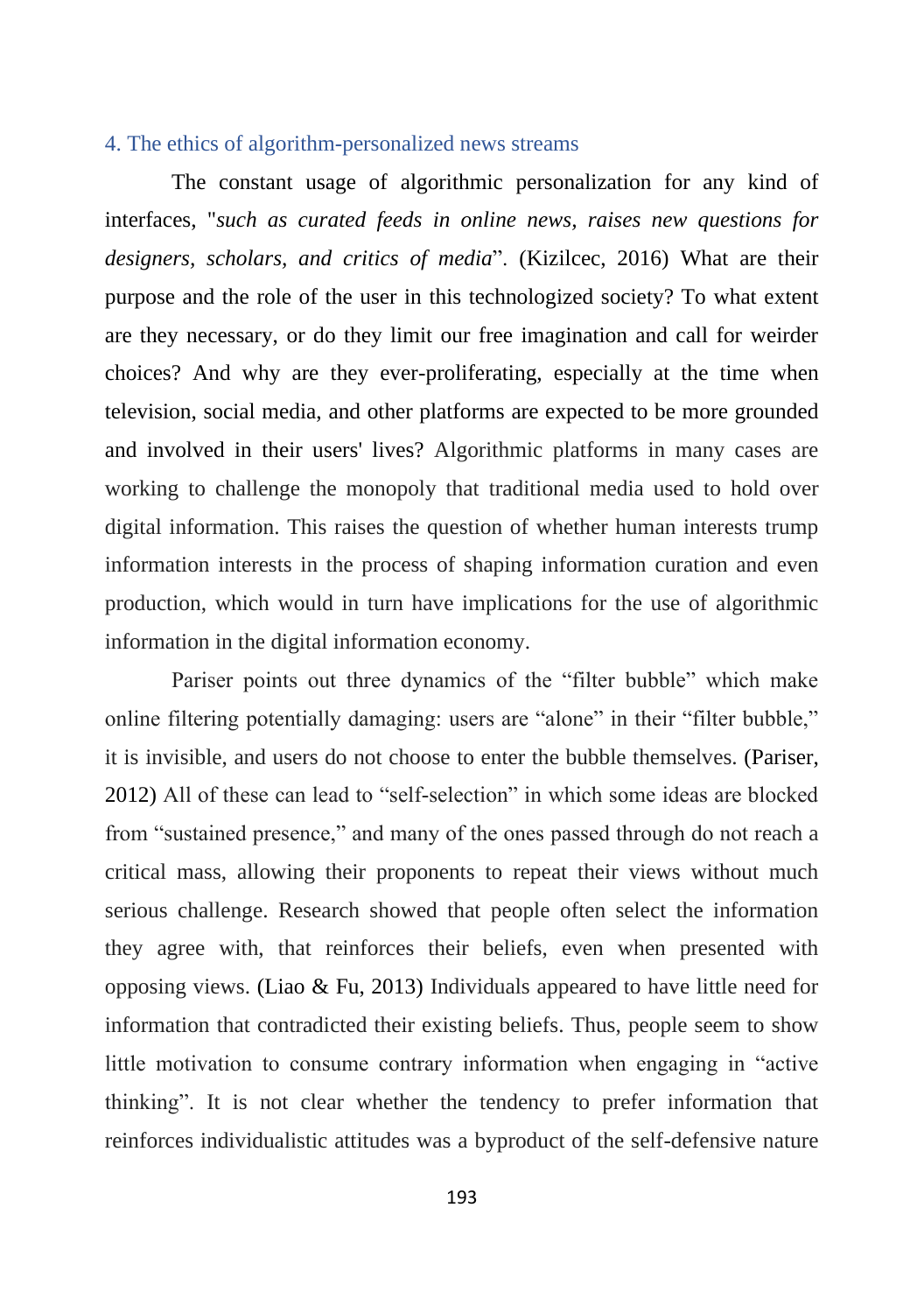of these beliefs or the result of active reasoning strategies or a combination of both.

There are also divergent opinions – a 2017 study on news personalization concluded that "*except for small effects of implicit personalization on content diversity, we found no support for the filter-bubble hypothesis*" (Haim et al., 2017, p. 1), finding that even though explicit personalization of news, while analyzing Google News, had almost no effect on content diversity, even though some news outlets were over-represented, mainly outlets of conservative nature and others under-represented. When studying the effects of personalized communication, even though concluding that "*there is little empirical evidence that warrants any worries about filter bubbles*" (Zuiderveen Borgesius et al., 2016), found the following issues of concern: polarization as a consequence of self-selected personalization, political learning as impacted by self-selected personalization, and effects of pre-selected personalization, and noted that these issues are currently not of urgency only because the technology is insufficient. Others have suggested that users are empowered by such algorithms, and not enslaved by them – the consumer is "*responsible for defining her tastes and preferences*". (Culén & Ren, 2007, p. 834)

The tendency of algorithms to favor the extreme right and conservative sources of information has also been noticed in a study on YouTube videos, being able to "*identify the existence of an extreme right filter bubble, in terms of the extent to which related channels, determined by the videos recommended by YouTube, also belong to extreme right categories. Despite the increased diversity observed for lower related rankings, this filter bubble maintains a constant presence*." (O'Callaghan et al., 2013, p. 9)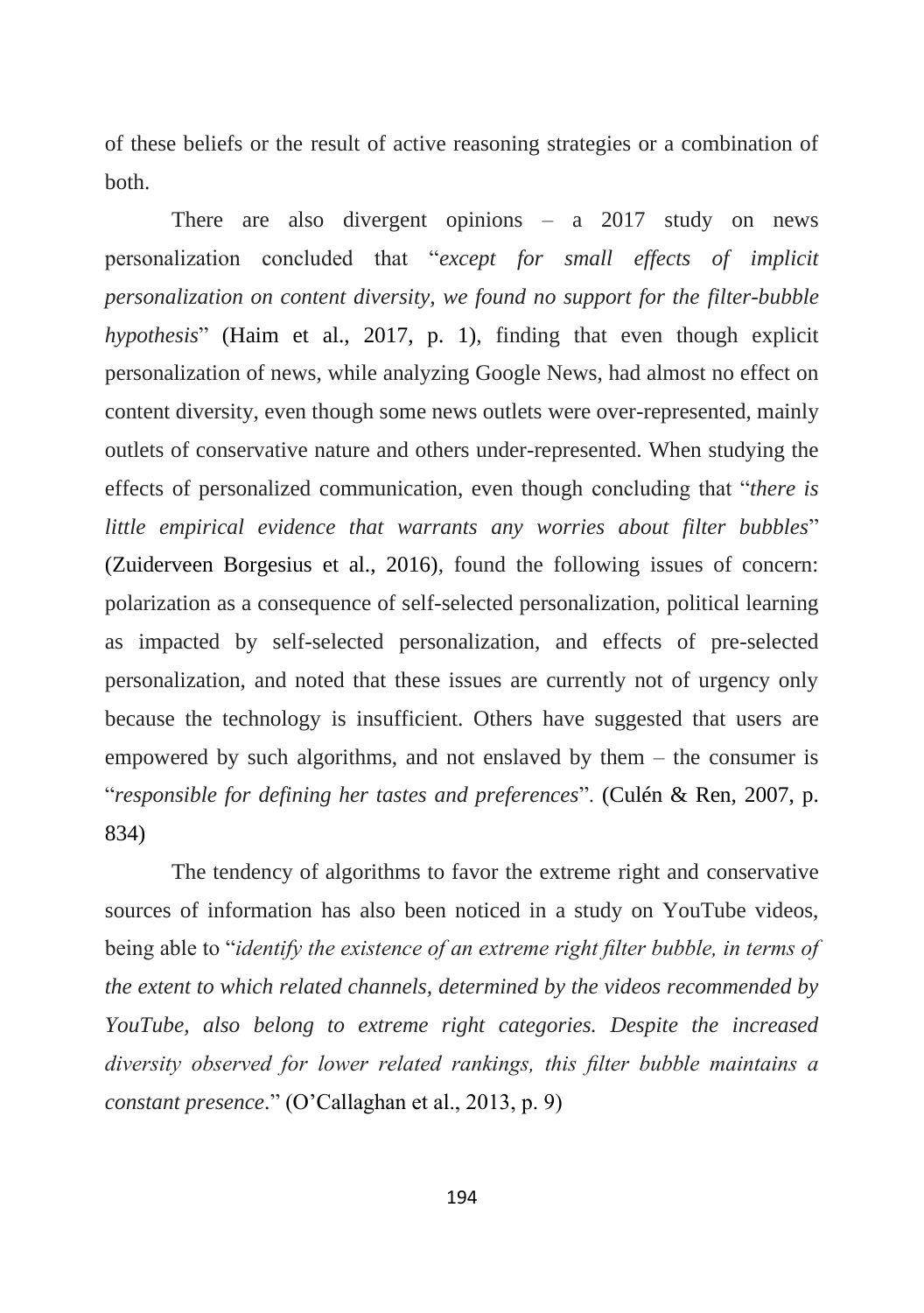Other researchers identified that transparency brings trust in algorithmic interfaces, but *"designing for trust requires balanced interface transparency not too little and not too much."* (Kizilcec, 2016), with *"numerous aspects of algorithmic systems that could be disclosed in an effort to advance a journalistic truth-telling process that increasingly hinges on the norm of transparency"* (Diakopoulos & Koliska, 2017, p. 14). This is an issue because usually "*the criteria on which filtering occurs are unknown; the personalization algorithms are not transparent*" (E. Bozdag & Timmermans, 2011, p. 2), the users not even knowing if the information being presented to them is manipulated or malformed in any way. There are multiple opportunities for regulators to enhance the degree of disclosure by providing a more responsive and personal service, clarifying limitations and disclosure requirements, and ensuring that all stakeholders have an opportunity to provide input on the development of new algorithms. Finally, we consider there should be a set of rules for the design of a transparent algorithmic framework that can build on the level of algorithmic transparency identified as needed. We propose two approaches to implementation of algorithmic transparency. First, we suggest an algorithmic transparency advisory board to provide users and developers with advice on algorithms' expected privacy and security properties, ethical assumptions, and design tradeoffs. Second, we propose a centralized algorithmic audit process that provides auditors with specific tools to audit algorithmic decision criteria, decisions, and outcomes across an entire pipeline.

While research has been done in the limitations of the transparency ideal in algorithmic accountability, (Ananny & Crawford, 2018), attempts to create a framework to detect, quantify, and overcome the online filter bubble have been considered, but not yet finalized. (Garimella, 2017).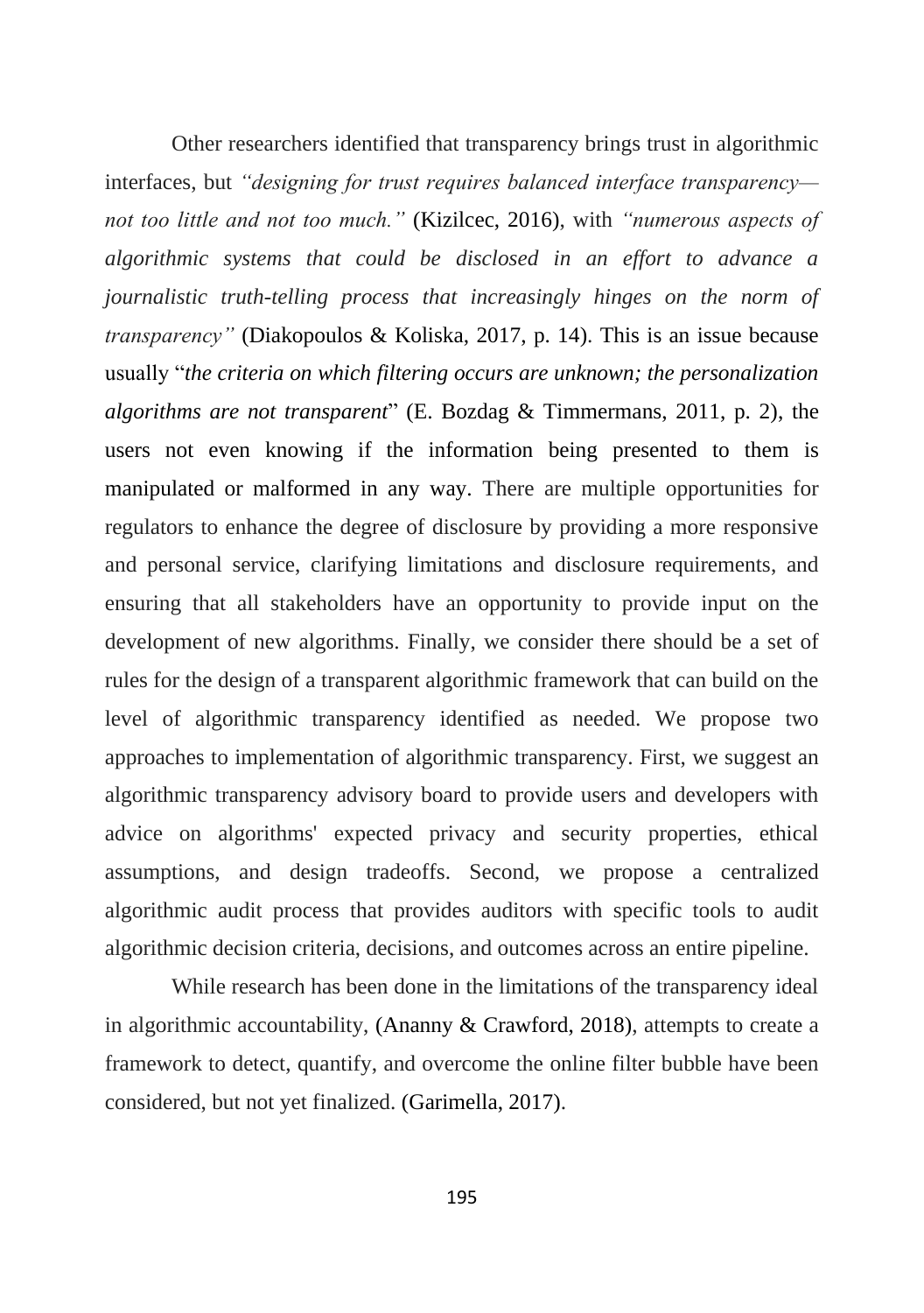Some researchers have suggested that recommender systems should aim to provide users with information about novel items and use serendipity as a way to improve, "*as a performance measure for algorithms*", (Maccatrozzo, 2012) concluding that "*by drawing on concepts of recommendation novelty and recommendation serendipity, […] perceived recommendation serendipity has a strong positive effect, both on perceived preference fit as well as on the perceived enjoyment of the users*." (Matt et al., 2014, p. 15). Such approaches might be worth investigating in not only product recommendations but news and information curation, to reduce the bias of filter algorithms. To promote diverse exposure to information and limit the effect filters have on the individuals' consumption of media, others have proposed strategies: develop systems that enforce more diverse exposure to users, news aggregators with a threshold for "counter-attitudinal stories", encourage users to read more diverse information and participate in perspective-taking. (Resnick et al., 2013, p. 97) Others suggest that we should have ethics of algorithms, "*a definition of networked information algorithms (NIAs) as assemblages of institutionally situated code, practices, and norms with the power to create, sustain, and signify relationships among people and data through minimally observable, semiautonomous action.*" (Ananny, 2016).

Whether we should be surprised by the immense social and political consequences of enabling the efficient construction of such networks, and which information can be considered 'private', depends to a large extent on the level of user data sharing involved, and what the implications are for individual users of these and future networks. Moreover, users' individualistic searchengine behavior might also be assumed to favor a social network structure that over-emphasizes personalization, and which makes it possible for each user to be seen as being "the most important person in his/her network." "*Even leaving*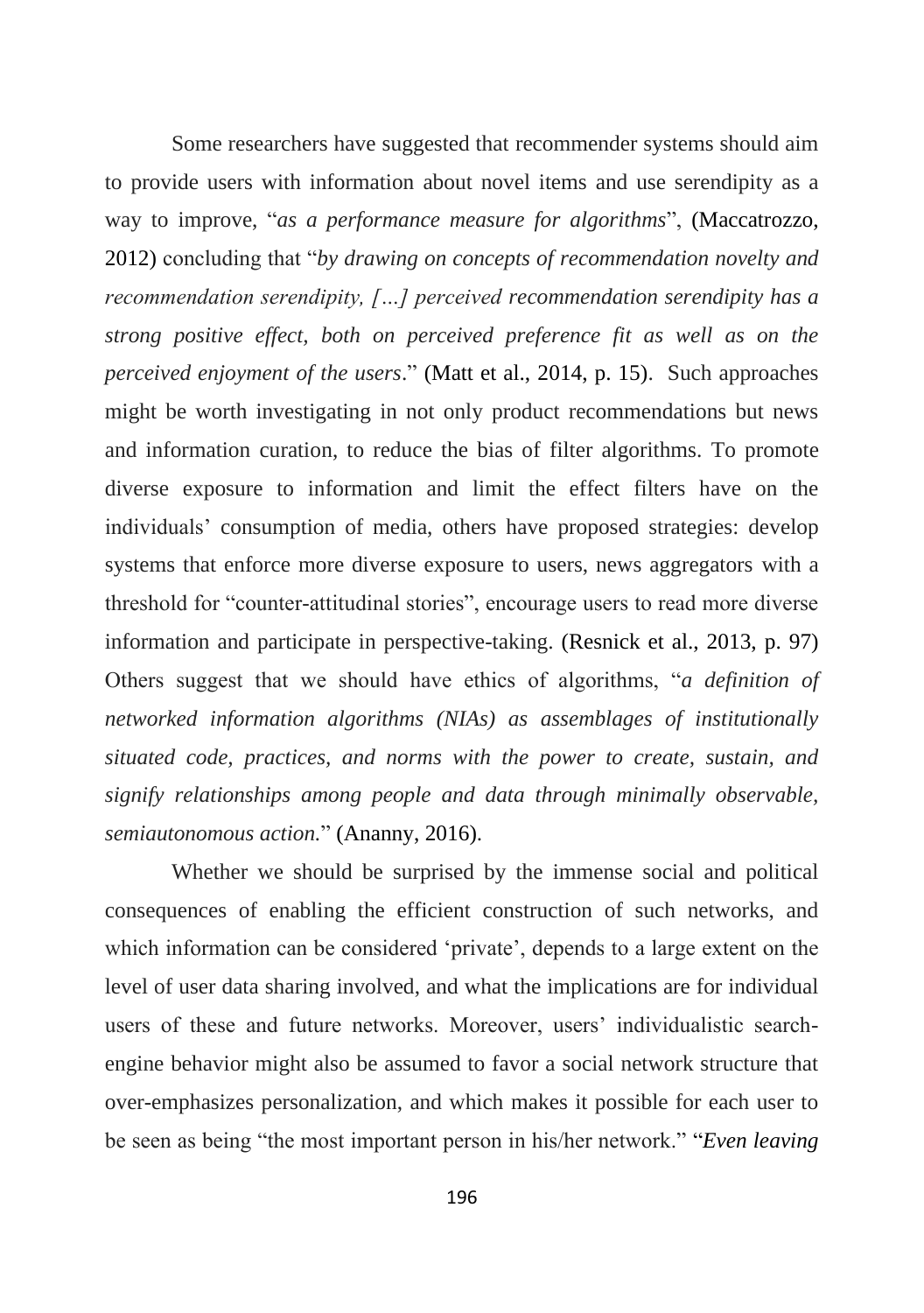*aside concerns about individual and social consequences of possible 'filter bubbles', the user profiling required to achieve this personalization raises numerous ethical issues around privacy and data protection*." (Koene et al., 2015, p. 7)

## 5. Conclusions

Since personalization is based on users' behavior, this might mean that they are systematically privileging some kinds of information, search engine terms, and possibly categories over others. This comes at the price of overpersonalizing the information we are shown. This, in turn, comes at the expense of the diversity of viewpoints we encounter. It also raises many ethical issues: at the most basic level, personalization tends to create filter bubbles that allow people to get their information only from people similar to themselves. This might allow for a perception of consensus among group members.

Moreover, since people tend to favor information that supports their own point of view, personalization tends to favor the accessibility of one narrow range of views over others. There is a strong possibility that if our news is filtered by personalization algorithms, we will not be exposed to diverse viewpoints and thus will not be able to develop a more coherent view of our world.

The presentation of a limited number of view points is not only a threat to news consumption but can be seen as a "serious threat to our democracy" (E. Bozdag & van den Hoven, 2015, p. 249), thus further research is needed both in exploring the effects of filter bubbles and in developing tools to balance the exposure users have to personalized content, and even proposing possible software design solutions to combat filter bubbles. (V. E. Bozdag, 2015, p. 65)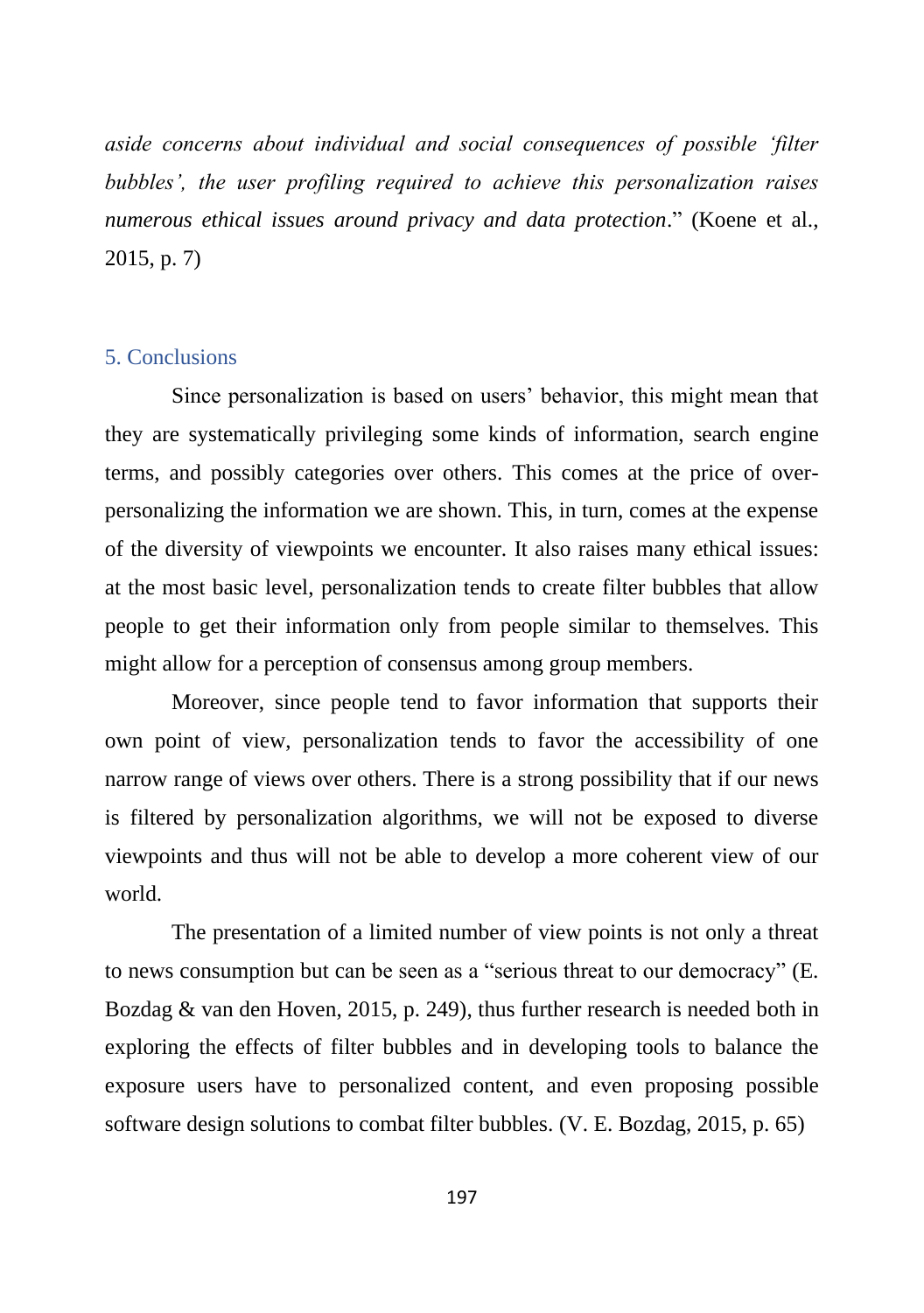#### 6. References

- Ananny, M. (2016). Toward an Ethics of Algorithms: Convening, Observation, Probability, and Timeliness. *Science, Technology, & Human Values*, *41*(1), 93–117. https://doi.org/10.1177/0162243915606523
- Ananny, M., & Crawford, K. (2018). Seeing without knowing: Limitations of the transparency ideal and its application to algorithmic accountability. *New Media & Society*, *20*(3), 973–989. https://doi.org/10.1177/1461444816676645
- Bozdag, E., & Timmermans, J. (2011). *Values in the filter bubble Ethics of Personalization Algorithms in Cloud Computing*. 9.
- Bozdag, E., & van den Hoven, J. (2015). Breaking the filter bubble: Democracy and design. *Ethics and Information Technology*, *17*(4), 249–265. https://doi.org/10.1007/s10676-015-9380-y
- Bozdag, V. E. (2015). *Bursting the Filter Bubble: Democracy, Design, and Ethics*. https://repository.tudelft.nl/islandora/object/uuid%3A87bde0a2 c391-4c77-8457-97cba93abf45
- Culén, A. L., & Ren, Y. (2007). Designing Personalized Media Center with Focus on Ethical Issues of Privacy and Security. In J. A. Jacko (Ed.), *Human-Computer Interaction. HCI Intelligent Multimodal Interaction Environments* (pp. 829–835). Springer. https://doi.org/10.1007/978-3- 540-73110-8\_91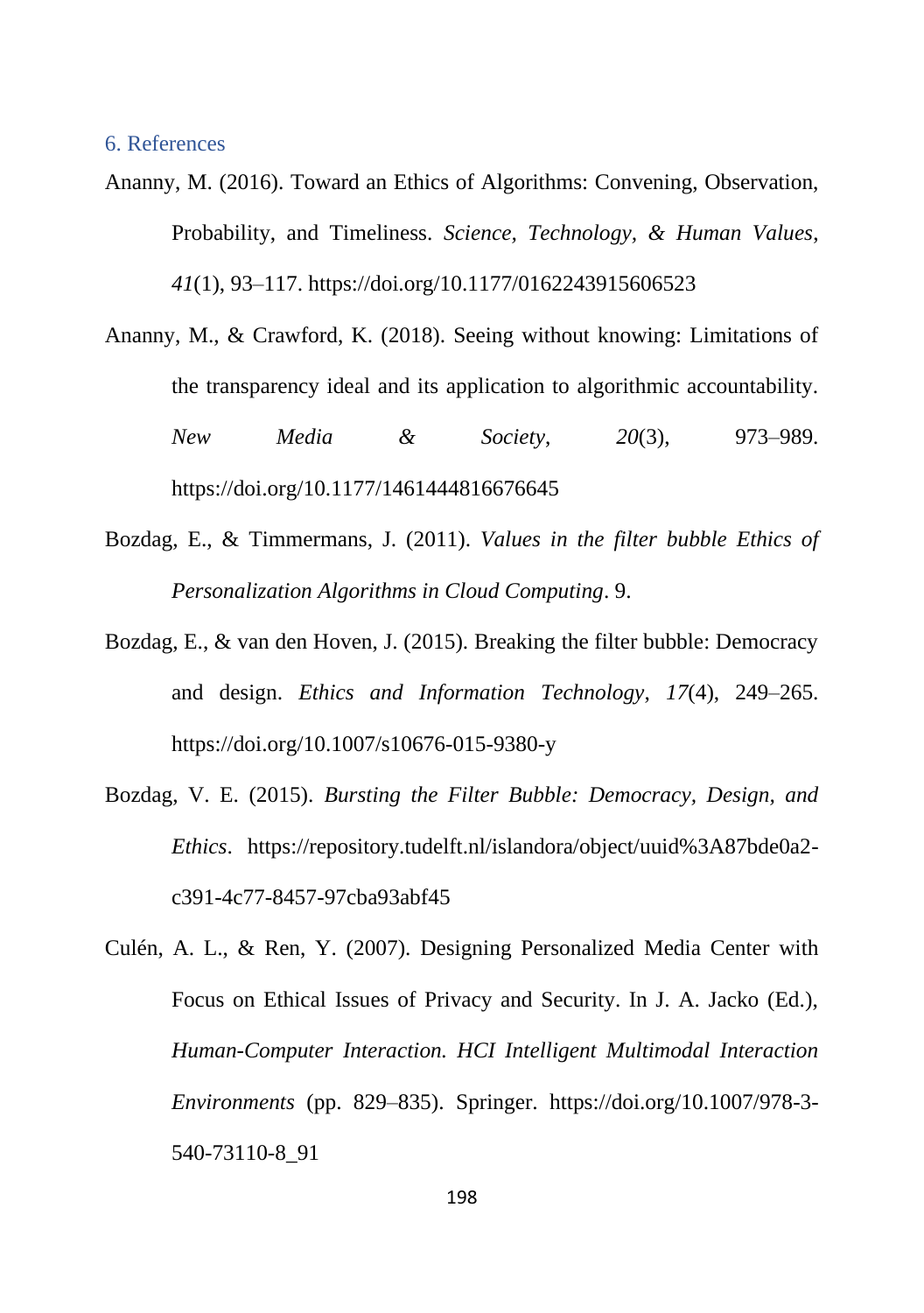- Diakopoulos, N., & Koliska, M. (2017). Algorithmic Transparency in the News Media. *Digital Journalism*, *5*(7), 809–828. https://doi.org/10.1080/21670811.2016.1208053
- Garimella, K. (2017). Quantifying and Bursting the Online Filter Bubble. *Proceedings of the Tenth ACM International Conference on Web Search and Data Mining*, 837. https://doi.org/10.1145/3018661.3024933
- Haim, M., Graefe, A., & Brosius, H.-B. (2017). Burst of the Filter Bubble? *Digital Journalism*, *6*(3), 330–343. https://doi.org/10.1080/21670811.2017.1338145
- Kizilcec, R. F. (2016). How Much Information? Effects of Transparency on Trust in an Algorithmic Interface. *Proceedings of the 2016 CHI Conference on Human Factors in Computing Systems*, 2390–2395. https://doi.org/10.1145/2858036.2858402
- Koene, A., Perez, E., Carter, C. J., Statache, R., Adolphs, S., O'Malley, C., Rodden, T., & McAuley, D. (2015). Ethics of Personalized Information Filtering. In T. Tiropanis, A. Vakali, L. Sartori, & P. Burnap (Eds.), *Internet Science* (pp. 123–132). Springer International Publishing. https://doi.org/10.1007/978-3-319-18609-2\_10
- Liao, Q. V., & Fu, W.-T. (2013). Beyond the filter bubble: Interactive effects of perceived threat and topic involvement on selective exposure to information. *Proceedings of the SIGCHI Conference on Human Factors*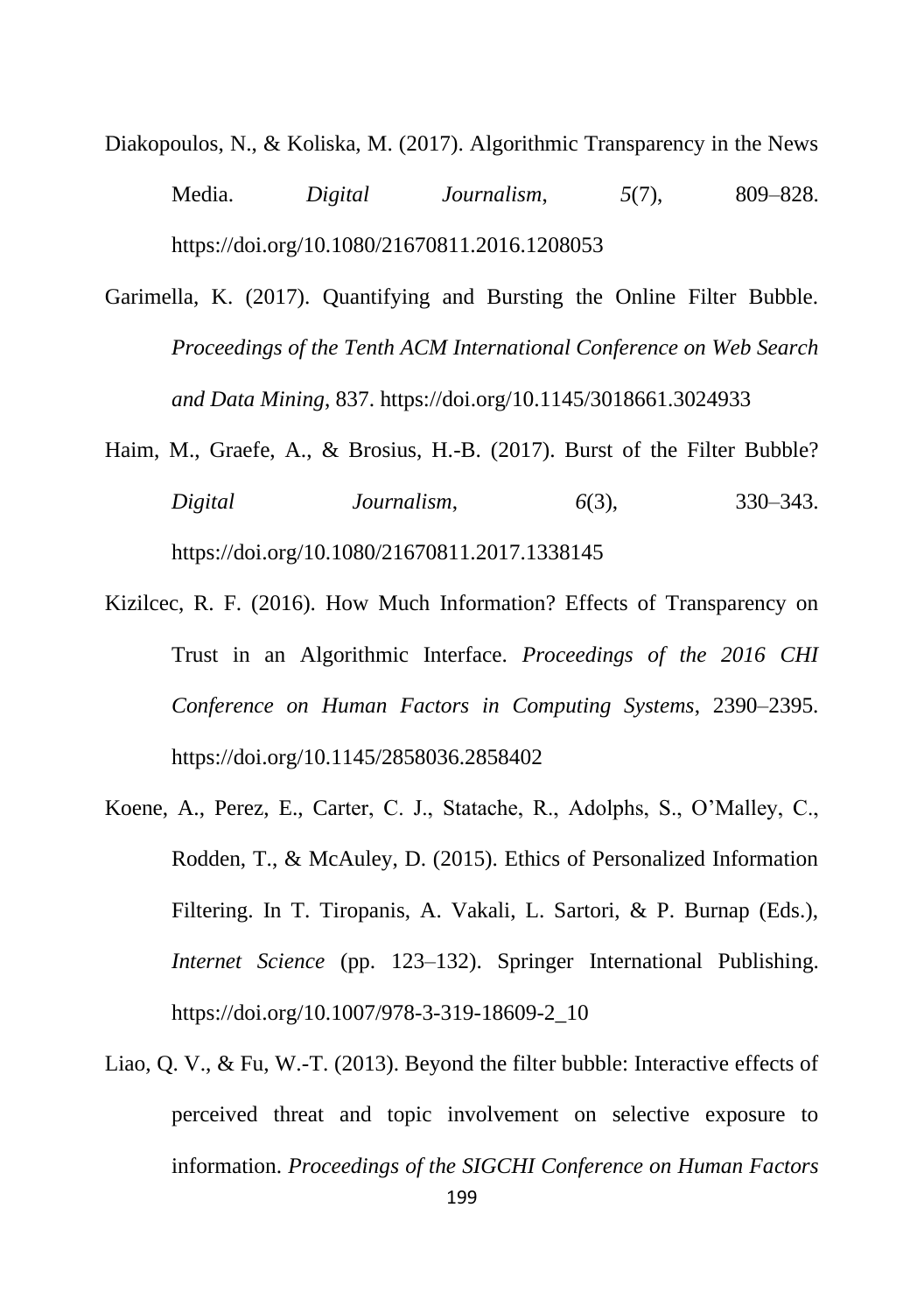- Maccatrozzo, V. (2012). Burst the Filter Bubble: Using Semantic Web to Enable Serendipity. In P. Cudré-Mauroux, J. Heflin, E. Sirin, T. Tudorache, J. Euzenat, M. Hauswirth, J. X. Parreira, J. Hendler, G. Schreiber, A. Bernstein, & E. Blomqvist (Eds.), *The Semantic Web – ISWC 2012* (pp. 391–398). Springer. https://doi.org/10.1007/978-3-642- 35173-0\_28
- Matt, C., Benlian, A., Hess, T., & Weiß, C. (2014). Escaping from the Filter Bubble? The Effects of Novelty and Serendipity on Users' Evaluations of Online Recommendations. *ICIS 2014 Proceedings*. https://aisel.aisnet.org/icis2014/proceedings/HumanBehavior/67
- Narayanan, A., & Vallor, S. (2014). Why software engineering courses should include ethics coverage. *Communications of the ACM*, *57*(3), 23–25. https://doi.org/10.1145/2566966
- Nielly, C. (2020, February 12). *Can we let algorithm take decisions we cannot explain?* Medium. https://towardsdatascience.com/can-we-letalgorithm-take-decisions-we-cannot-explain-a4e8e51e2060
- O'Callaghan, D., Greene, D., Conway, M., Carthy, J., & Cunningham, P. (2013). The Extreme Right Filter Bubble. *ArXiv:1308.6149 [Physics]*. http://arxiv.org/abs/1308.6149